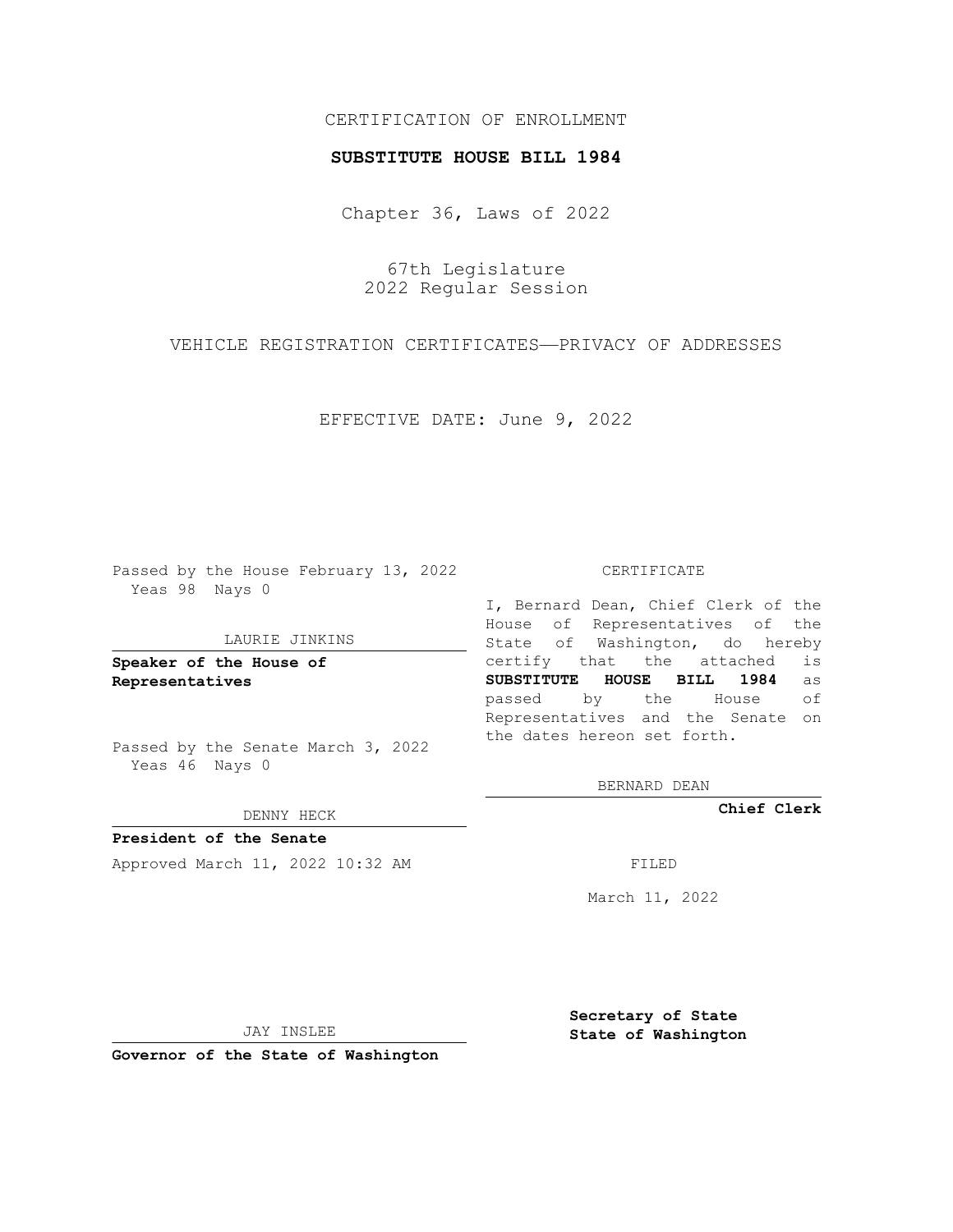## **SUBSTITUTE HOUSE BILL 1984**

Passed Legislature - 2022 Regular Session

**State of Washington 67th Legislature 2022 Regular Session By** House Transportation (originally sponsored by Representatives Jacobsen and Graham)

READ FIRST TIME 02/07/22.

1 AN ACT Relating to protecting privacy of addresses related to 2 vehicle registration certificates; amending RCW 46.16A.180; adding a 3 new section to chapter 88.02 RCW; and creating a new section.

4 BE IT ENACTED BY THE LEGISLATURE OF THE STATE OF WASHINGTON:

 NEW SECTION. **Sec. 1.** (1) The legislature finds that printing addresses on vehicle registrations provides an opportunity for thieves that break into vehicles to use the information for nefarious purposes that can be avoided if the address is not printed on the vehicle registration certificate.

 (2) Furthermore, law enforcement agencies have access to databases that include the vehicle registrant's address so such information does not need to be printed on paper vehicle registration 13 certificates.

 (3) In order to reduce criminal opportunities, the legislature directs the department of licensing to print addresses on vehicle, trailer, and vessel registration certificates in a location that 17 facilitates the removal of the address.

18 **Sec. 2.** RCW 46.16A.180 and 2013 c 157 s 3 are each amended to 19 read as follows:

(1) A registration certificate must be:20

p. 1 SHB 1984.SL